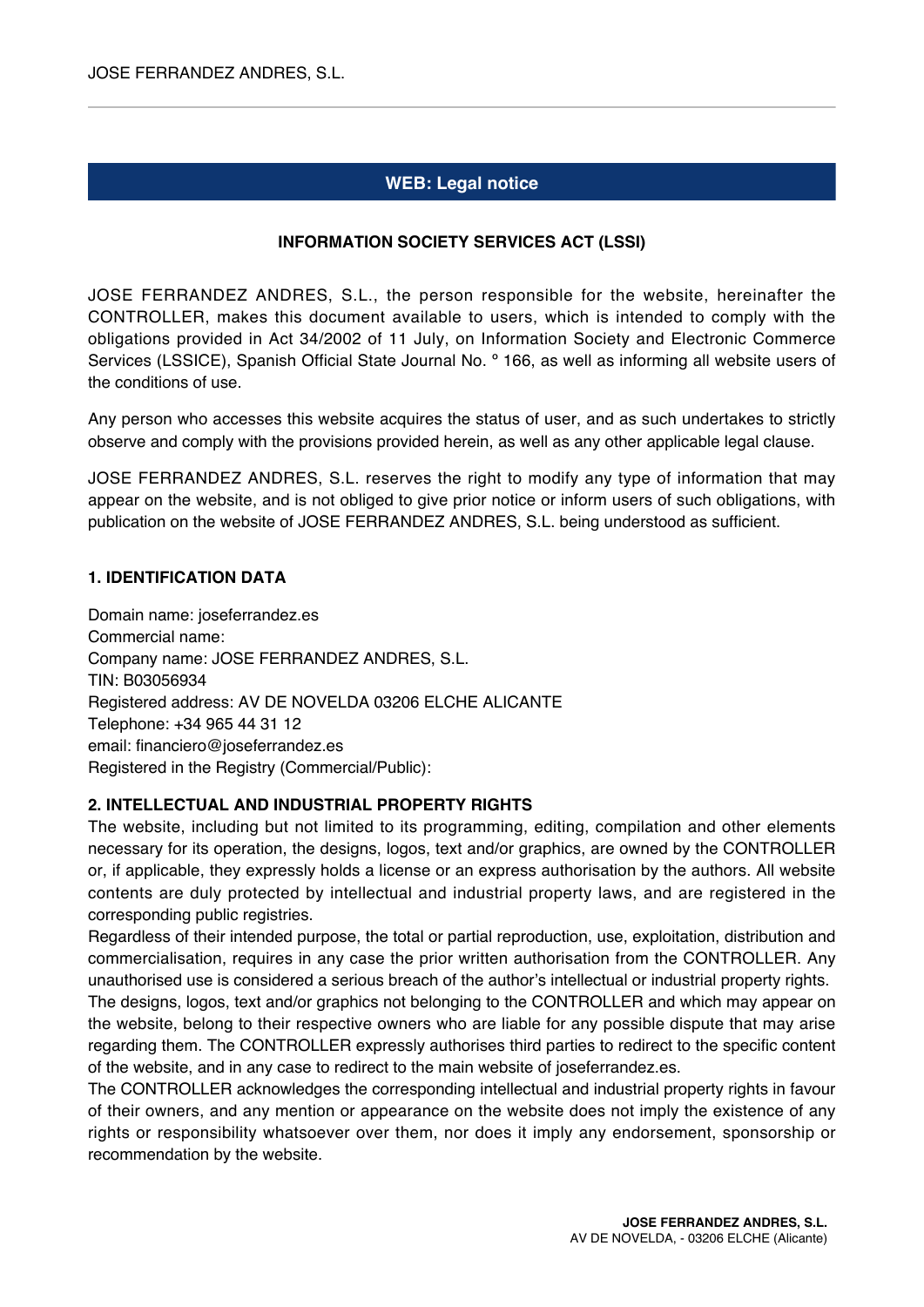Comments regarding any possible breach of intellectual or industrial property rights, as well as regarding the contents of the website, can be made by contacting financiero@joseferrandez.es.

### **3. EXEMPTION FROM LIABILITY**

The CONTROLLER is exempt from any type of liability derived from the information published on their website whenever this information has been manipulated or introduced by a third party not related to the CONTROLLER.

### **Use of Cookies**

This website uses technical cookies (small files with information that the server sends to the computer of the website user) in order to carry out certain functions considered necessary for the correct functioning and preview of the website. In any case, the cookies used are temporary, with the sole purpose of making navigation of the site more efficient, and disappear at the end of the user's session. Under no circumstances do these cookies themselves provide personal data and will not be used for the collection of such data.

Through using cookies, it is also possible for the server where the website is located to recognise the browser used by the user in order to make navigation easier, allowing, for example, users who have previously registered to access the areas, services, promotions or contests reserved exclusively for them without having to register on each visit. They may also be used to measure the audience or traffic parameters, monitor the progress and number of entries, etc. In these cases, the cookies used are technically non-essential but beneficial to the user. This website will not install non-essential cookies without previous user consent.

The browser may be configured by the user to alert them of the reception of cookies and to prevent their installation on their computer. For further information, please consult the instructions of your browser.

#### **Link policy**

The user of this website may be redirected to content from third party websites. Since the CONTROLLER cannot always control the contents of third party websites, they do not assume any type of responsibility with respect to said contents. In any case, the CONTROLLER will immediately remove any content that may be in breach of national or international laws, morality or public order, and will immediately remove the redirection to this website, informing the competent authorities of the content in question.

The CONTROLLER will not be responsible for the information and content found, including but not limited to, in forums, chats, blog generators, comments, social networks or any other means that allows third parties to publish content independently on the website of the CONTROLLER. However, and in accordance with Acts 11 and 16 of the LSSICE, third party content is made available to all users, authorities, and law enforcement bodies collaborating directly on the withdrawal or blocking of all content that may affect or violate national or international law, third party rights or public morals and public order. In the event that the user considers there to be any content on the website that could be considered as such, please notify the website administrator immediately.

This website was revised and tested to enable its correct functioning. In principle, proper functioning can be guaranteed 365 days a year, 24 hours a day. However, the CONTROLLER does not rule out the possibility of there being certain programming errors, or that force majeure, natural disasters, strikes or similar circumstances may occur that make accessing the website impossible.

#### **IP Addresses**

The website servers can detect automatically the IP address and the domain name used by the user. An IP address is a number assigned automatically to a computer when connected to the Internet. All of this information is recorded in a duly registered system log on the server that allows the subsequent